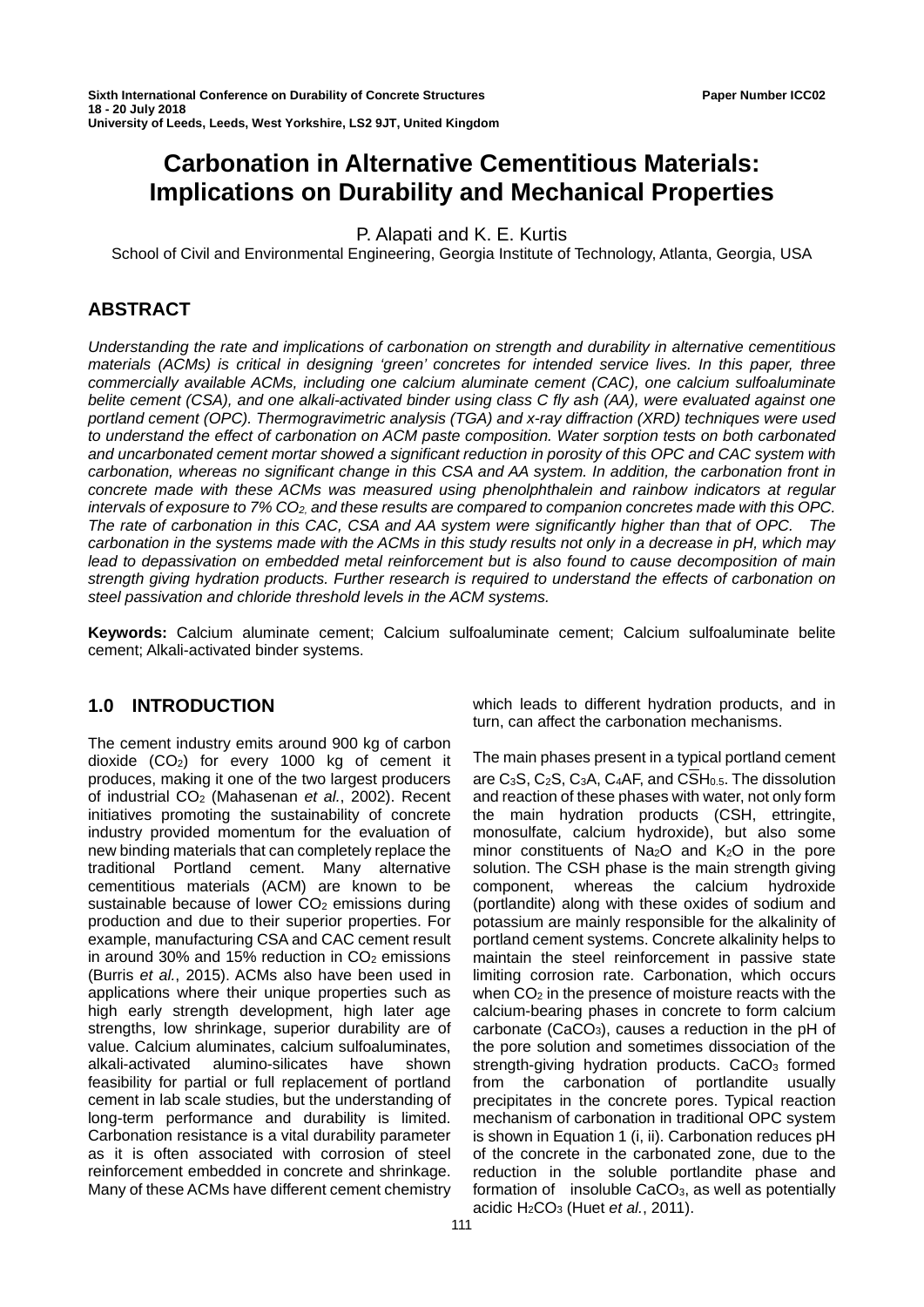$$
CH + CO2 \rightarrow CaCO3 + H
$$
\n
$$
CO2 + 2H \rightarrow H2CO3
$$
\n(1-i)\n(1-ii)\n(1)

#### <span id="page-1-0"></span>**1.1 Calcium Sulfo-Aluminate Cement (CSA)**

The main phases present in a typical CSA cement are  $\overline{\text{CS}}$  (anhydrite) and  $\overline{\text{C}_4\text{A}_3\text{S}}$  (Ye'elimite) (Geng *et al.*, 2014). The possible hydration reactions/products occurring depends on the amount of anhydrite and the presence of portlandite in the cement. If there is sufficient anhydrite present in the cement, reactions (i) and (ii) in [Equation 2](#page-1-1) occur, forming ettringite as the main hydration product and aluminum hydroxide. Whereas reaction (iii) [\(Equation 2\)](#page-1-1) will be dominant if there is insufficient anhydrite present in the cement leading to the formation of monosulfate instead of ettringite (Glasser & Zhang, 2001; Winnefeld & Barlag, 2010). With CSA cements also containing C2S phase, a fourth reaction (iv) i[n Equation 2](#page-1-1) is also possible if there is excess calcium hydroxide present along with excess amounts of anhydrite, forming expansive ettringite (Zhou *et al.*, 2006).

$$
C_4A_3\overline{S} + 2C\overline{S} + 38H \rightarrow \text{Etringite } + 4AH_3 \tag{2-i}
$$

$$
3CA + 3C\overline{S} + 38H \rightarrow \text{Etringite } + 4AH_3 \tag{2-ii}
$$

$$
3C_4A_3S + 18H \rightarrow monosulfate + 2AH_3 \tag{2-iii}
$$

<span id="page-1-1"></span>
$$
C_4A_3S + 8CS + 6CH + 90H \rightarrow 3 \text{ Etringite} \tag{2-iv}
$$

CSH and ettringite are the main hydration products in CSA cement. With no or low C3S phase being present in the CSA cement and as all the CSH is formed from the C2S reaction, the amount of portlandite formed is low compared to traditional portland cement systems. Also, the portlandite can be consumed back in the reaction forming just the ettringite. Since the amount of portlandite present in the CSA system is significantly lower than the traditional portland systems, the carbonation mechanisms in CSA systems can be considerably different. The ettringite phase decomposes significantly due to carbonation in CSA systems [\(Equation 3\)](#page-1-2) causing a reduction in the strength of the matrix. With ettringite being one of the main hydration products and strength giving components (rather than CSH), the long-term stability and the added rapid rate of carbonation is a concern for many researchers (Grounds *et al.*, 1988; Nishikawa *et al.*, 1992). However, an accelerated carbonation study performed in the laboratory (at 20% CO2 and 70% RH) showed no significant difference in the carbonation depths between CSA and portland cement concrete mixtures (Geng *et al.*, 2014; Zhang *et al.*, 1996).

$$
\textit{Ettriangle} + \textit{CO}_2 \rightarrow 3\textit{CaCO}_3 + 3\textit{C} \overline{\textit{S}} + \textit{AH}_3 + 29\textit{H}
$$

# <span id="page-1-2"></span>**1.2 Calcium Aluminate Cement (CAC)**

CA, C3A, C4AF, and C2S are the main phases (sometimes the only phases) present in calcium aluminate cement (CAC). The nature of hydration products formed on reaction with water greatly depends on the temperature of hydration. At lower temperatures  $CAH_{10}$  forms [reaction (i) in [Equation 4\]](#page-1-3), with C<sub>2</sub>AH<sub>6</sub> and C<sub>3</sub>AH<sub>6</sub> [reaction (ii) and (iii) in Equation 4] being the dominant hydration product at intermediate and higher hydration temperatures respectively, with  $C_3AH_6$  being the most stable product. Over time, the unstable lower dense CAH<sub>10</sub> and  $C_2AH_8$  convert to highly dense  $C_3AH_6$ , leading to higher porosity and a significant reduction in strength (Chotard *et al.*, 2003; Cong and Kirkpatrick, 1993; Scrivener *et al.*, 1999).

| $6CA+6OH \rightarrow CAH_{10}$           | $(4 - i)$   |
|------------------------------------------|-------------|
| $6CA+6OH \rightarrow 3C_2AH_8+3AH_3+27H$ | $(4 - ii)$  |
| $6CA+60H \rightarrow 2C_3AH_6+4AH_3+36H$ | $(4 - iii)$ |
|                                          | (4)         |

<span id="page-1-3"></span>Like CSA cement, no C<sub>3</sub>S phase is present in the CAC, and if C2S is present, all the CSH is formed from its reaction, resulting in low amounts of portlandite in the hydrated matrix; thus lower pH in the system and different carbonation mechanisms compared to the traditional portland cement. The possible mechanisms of carbonation in CAC is given in reaction (i) and (ii) of [Equation 5.](#page-1-4) The occurrence of either of the reaction greatly depends on the ease of water evaporation or diffusion to other sources (Goñi *et al.*, 2002). Thermodynamically, reaction (i) [\(Equation 5\)](#page-1-4) is favored, as the higher liberation of water from reaction (ii) [\(Equation 5\)](#page-1-4) can inhibit the carbonation reaction. The dissolution of CAH10 phase buffers the pore solution, and with carbonation of this phase, it can result in significant reduction in the pH of the system (Fernández-Carrasco *et al.*, 2012; Goñi *et al.*, 2002).

<span id="page-1-4"></span>
$$
CO_{2} + CAH_{10} \rightarrow CaCO_{3} + 2AH_{3} + 7H
$$
\n
$$
CO_{2} + 4CAH_{10} \rightarrow C_{4} ACH_{11} + 6AH_{3} + 25H
$$
\n(5-i)\n(5-i)

# **1.3 Alkali-Activated Cement (AA)**

The type of hydration products formed in the AA systems greatly depends on the type of precursor material and the ratio of SiO<sub>2</sub>/Na<sub>2</sub>O in activator solution. In a calcium-rich precursor such as blast furnace slag and class C fly ash, the main hydration products include (C-A-S-H) type gel, (N-A-S-H) type gel, and (C-S-H) gel; and some minor phases such as Ettringite, Afm type phases and Stratlingite (Ben Haha *et al.*, 2011; Myers *et al.*, 2013; Wang *et al.*, 1995). The carbonation mechanisms also greatly depend on the type of precursor and composition of activator solution. In general, carbonation in AA systems involve decomposition of C-S-H phase to CaCO3 and calcium silicate, and carbonation of NaOH and Na-silicates to sodium carbonate, sodium bicarbonate and their hydrates (Bakharev *et al.*, 2001; Bernal *et al.*, 2012, 2013; Pouhet and Cyr, 2016; Ul Haq *et al.*, 2014).

**(3)**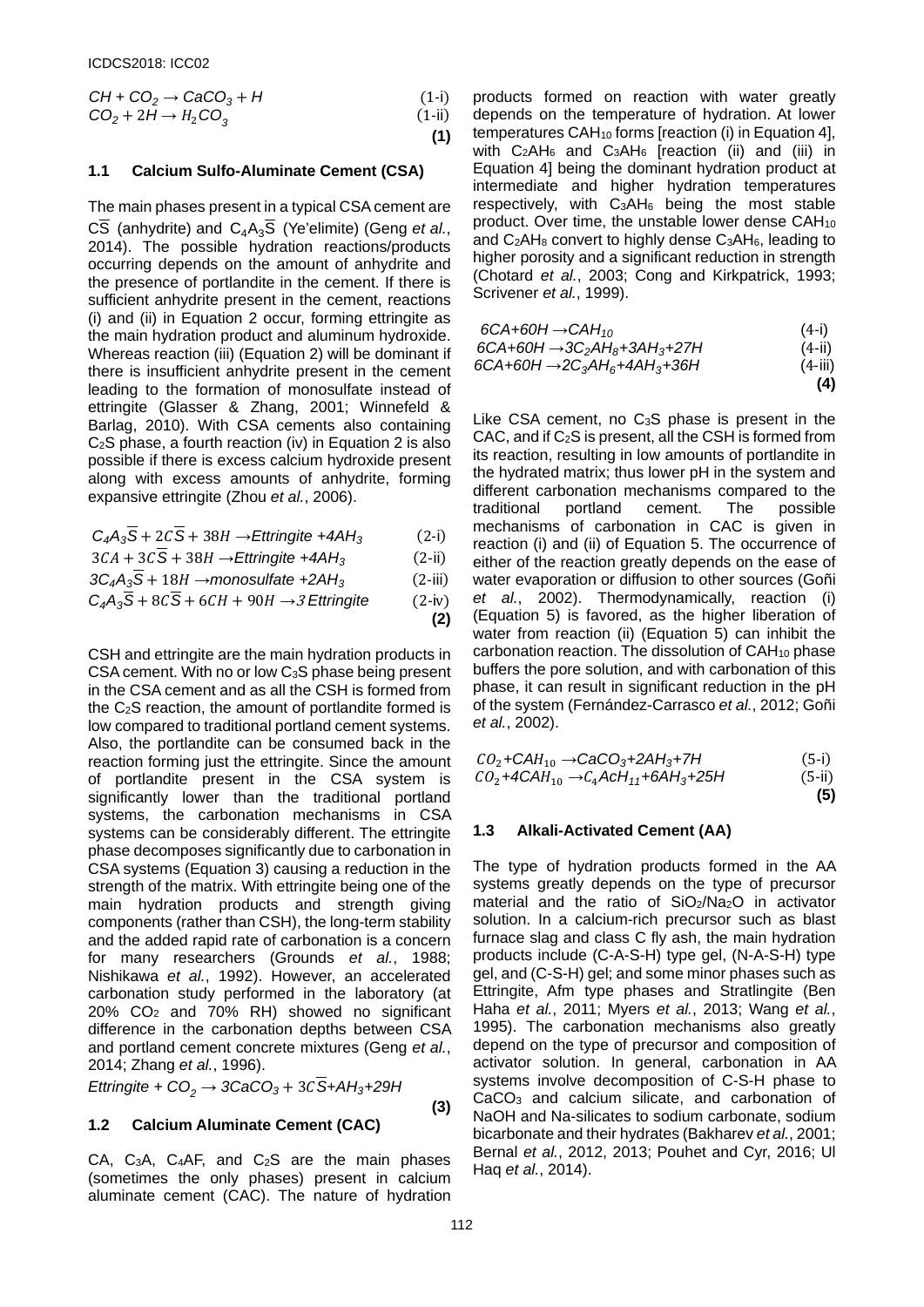#### **1.4 Research significance**

Understanding the long-term durability performance such as carbonation resistance of the ACM systems is essential in designing 'green' alternatives to traditional Portland cements for intended service lives. Even though prior research exists in understanding the carbonation mechanisms/ reactions of the ACMs, further research is required to better understand its effects on microstructure, porosity and pH of these systems. This paper verifies and provides new insights into the carbonation mechanisms in commercially available CSA, CAC and AA cements and evaluates the implications of carbonation on phase composition, porosity and pH in these systems against one traditional OPC system.

# **2.0 MATERIALS AND METHODS**

Three commercially available ACMs including one calcium aluminate cement (CAC); one calcium sulfoaluminate belite cement (CSA); and one alkaliactivated binder system (AA) consisting of class C fly ash and a proprietary two-part activator solution, were evaluated against one ASTM C150 Type I/II portland cement (OPC). Oxide composition and specific gravity of all the binders are shown in [Table 1.](#page-2-0) A 99% pure grade anhydrous citric acid was used to retard the setting time in CSA cement (Burris and Kurtis, 2018). A polycarboxylate-based high range water reducer (HRWR1) by GCP (trade name ADVA 195) was used to achieve desirable slumps in OPC and CSA concrete mixtures. Whereas, a proprietary plasticizer (HRWR2), which also acts as set retarder was used in CAC concrete mixture. A standard ASTM 20-30 test sand from Humboldt Mfg. Co. conforming to ASTM C778 specification was used in making all mortar mixtures. Crushed granitic gneiss coarse aggregates from Vulcan Materials Company (Lithia Springs, Georgia) conforming to ASTM C33 #67 gradation, and river sand from the Lambert Sand and Gravel Plant (Shorter, Alabama) with gradation conforming to ASTM C33 specification were used in making all concrete mixtures.

Cement paste, mortar, and concrete samples were used to test for microstructure, water sorption, and carbonation front respectively. The cement paste mixtures (shown in [Table 2\)](#page-2-1) were mixed in a high shear mixer according to ASTM C1738-14 at w/c of 0.45 (0.25 for AA). The set modifier/ activator dosages were chosen so that the corresponding concrete mixes had a workable window of at least 60 min. All the mortar mixes [\(Table](#page-3-0) 3) were mixed in Hobart mixer at w/b of 0.45 (AA1 at 0.25 w/b), and sand/binder of 2.75. The sand content was adjusted to account for the differences in the specific gravity of all the ACMs compared to OPC, to have the same volume of binder in all the mortar mixes. The water dosage was also adjusted to account for the sand absorption. The concrete mixes were machine mixed

according to ASTM C192-14 at w/b of 0.4 (AA1 at 0.2055 w/b as per manufacturer recommendations). The detailed concrete mixture proportions are shown in [Table 4.](#page-3-1) The admixture/ activator dosages were chosen so that the concrete had a slump of at least 3 inches after 60 minutes of addition of water.

<span id="page-2-0"></span>**Table 1.** Oxide composition and specific gravity of ACMs compared to OPC

| Oxide                          | <b>OPC</b> | CAC  | <b>CSA</b> | AA   |
|--------------------------------|------------|------|------------|------|
| SiO <sub>2</sub>               | 17.4       | 5.5  | 9.9        | 35.6 |
| $Al_2O_3$                      | 4.9        | 45.2 | 19.8       | 18.8 |
| Fe <sub>3</sub> O <sub>3</sub> | 4.7        | 6.9  | 2.2        | 6.2  |
| CaO                            | 65.2       | 37.7 | 45.8       | 24.5 |
| MgO                            | 1.4        | 0.2  | 1.6        | 5.7  |
| $P_2O_5$                       | 0.1        | 0.1  | 0.2        | 0.9  |
| SO,                            | 2.5        | 0.1  | 17.7       | 2.3  |
| $K_2O$                         | 0.5        | 0.3  | 0.4        | 0.5  |
| Na <sub>2</sub> O              | 0.5        | 0.0  | 0.3        | 1.8  |
| TiO <sub>2</sub>               | 0.4        | 2.1  | 0.7        | 1.5  |
| Mn <sub>2</sub> O <sub>3</sub> | 0.1        | 0.0  | 0.1        | 0.0  |
| SrO                            | 0.2        | 0.0  | 0.1        | 0.4  |
| ZnO                            | 0.0        | 0.0  | 0.1        | 0.0  |
| Cr <sub>2</sub> O <sub>3</sub> | 0.1        | 0.1  | 0.1        | 0.0  |
| CO <sub>2</sub>                | 0.57       | 0.24 | 0.50       | 0.08 |
| LOI*                           | 2.12       | 1.86 | 1.22       | 1.81 |
| Specific<br>gravity            | 3.05       | 2.97 | 2.81       | 2.58 |

<span id="page-2-1"></span>**Table 2.** Cement paste mixture proportions

| Cement | w/b  | Set modifier/ activators (by weight of cement)  |
|--------|------|-------------------------------------------------|
| OPC.   | 0.45 |                                                 |
| CAC.   | 0.45 |                                                 |
| CSA    | 0.45 | citric acid - 2%                                |
| AA     | 0.25 | activator $1 - 2.47\%$ , activator $2 - 2.21\%$ |

#### **2.1 Microstructure Analysis**

Microstructure analysis was carried out on powdered cement paste samples, both carbonated and uncarbonated. Cement paste cubes of dimension 12.7 mm were prepared according to mixture proportions shown in [Table 2,](#page-2-1) and cured for 28 days at 23 ºC and 100% RH. After curing, some of the samples were exposed to  $7\%$  CO<sub>2</sub> at 55% Rh and 30 ºC for 56 days (carbonated), and the other samples were stored in airtight container for the same period (uncarbonated).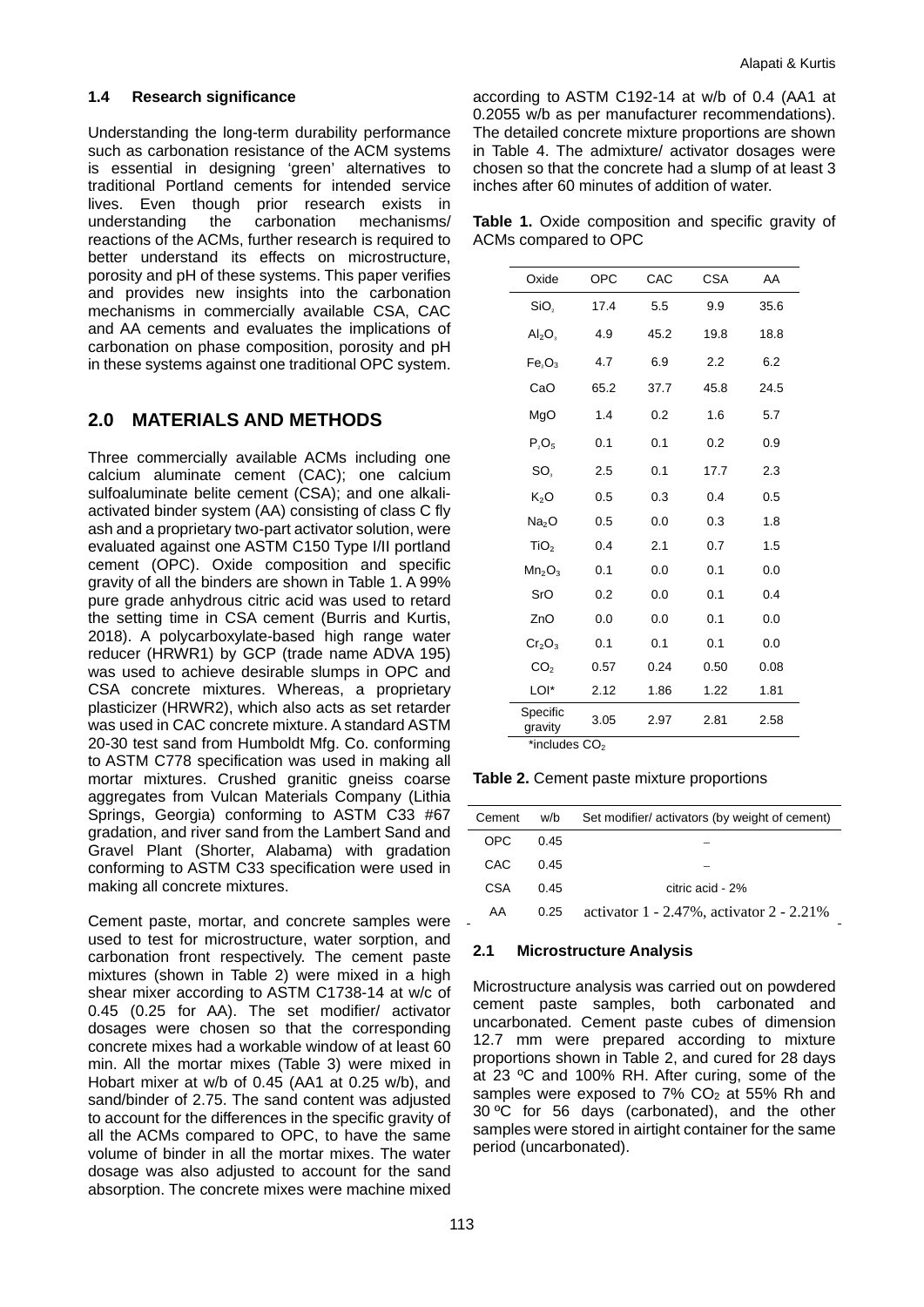| Cement     | w/b  | Admixtures/activators (by weight of cement) | Cement (g) | Water (g) | Sand (g) |
|------------|------|---------------------------------------------|------------|-----------|----------|
| <b>OPC</b> | 0.45 |                                             | 100        | 45        | 275      |
| CAC        | 0.45 |                                             | 100        | 45        | 273      |
| <b>CSA</b> | 0.45 | citric acid - 2%                            | 100        | 45        | 268      |
| AA         | 0.25 | activator 1 - 2.47%, activator 2 - 2.21%    | 100        | 25        | 259      |

#### <span id="page-3-0"></span>**Table 3.** Cement mortar mixture proportions

#### <span id="page-3-1"></span>**Table 4.** Concrete mixture proportions

| Cement     | w/b   | Admixtures/ activators (by weight of cement)    | Cement<br>(kq/m <sup>3</sup> ) | Water<br>(kg/m <sup>3</sup> ) | Sand<br>(kg/m <sup>3</sup> ) | #67 aggregate<br>(kg/m <sup>3</sup> ) |
|------------|-------|-------------------------------------------------|--------------------------------|-------------------------------|------------------------------|---------------------------------------|
| <b>OPC</b> | 0.40  | HRWR1 - 3.5 ml/kg                               | 454                            | 189                           | 703                          | 1056                                  |
| CAC        | 0.40  | HRWR1 - 1.6 ml/kg                               | 454                            | 189                           | 693                          | 1056                                  |
| CSA        | 0.40  | citric acid - 2%, HRWR2 - 3.0 ml/kg             | 454                            | 189                           | 656                          | 1056                                  |
| AA         | 0.205 | activator $1 - 2.47\%$ , activator $2 - 2.21\%$ | 488                            | 109                           | 811                          | 1056                                  |

Prior to testing microstructure, the paste samples, both carbonated and uncarbonated, were ground and sieved to a particle size less than 300 microns, and the free water was removed using solvent exchange procedure (Zhang and Scherer, 2011). 5 g of powdered sample was mixed in 50 ml of isopropyl alcohol, and the suspension rests for 15 min. Then, the suspension is filtered using Büchner funnel and a vacuum pump for 5 min, and later, it is washed with 10 ml of diethylene ether for 1 min, during which the vacuum pump is turned off. The resulting suspension is again filtered under vacuum for five more minutes, or until the suspension is dry, whichever is longer. The dried sample is sealed in a small sealed plastic bag and stored in airtight container.

#### Thermogravimetric Analysis (TGA)

A Hitachi simultaneous thermogravimetric analyzer STA7300 was used to carry out the thermogravimetric measurements. Approximately, 20 mg of sample with the particle size less than 74 microns, is taken in an open 70 µl platinum crucible and dried in TG at 25 ºC under a constant stream of Nitrogen  $(N_2)$  gas for 15 min, or until the constant mass, whichever is longer. Later the temperature is increased to 40 ºC and held constant for 5 min. Then, the sample was heated from 40 to 1000 ºC, at a rate of 10 ºC/min, and the data is recorded at a rate of 120 data points per minute. During measurement,  $N_2$  was used as a protective gas with a flow rate of 100 Cc/min.

#### X-ray Diffraction (XRD)

A PANalytical Empyrean diffractometer with Bragg−Brentano HD X-ray mirror and goniometer radius of 240 mm was used for data collection. The sample was incident with  $CuKa$  X-rays generated using Empyrean Cu LFF HR X-ray tube at 45 KV and 40 mA operating conditions. Soller slits of 0.04 rad and the fixed Mask, anti-scatter, and divergence slits of 4 mm, 1  $\degree$ , and  $\frac{1}{4}$   $\degree$  were used in the incident beam path. In the diffracted beam path, a fixed anti-scatter slit of 7.5 mm and soller slits of 0.04 rad were used. A PIXcel3D-Medipix3 1x1 area detector with an active

length of 3.347 º was used for data acquisition. Data was collected over an angular range of 5 º to 70 º with a step size and counting time of 0.013 º and 16.32 s respectively, resulting in a total measurement time of less than 7 min.

The powdered samples with particle dimension less than 149 microns were backloaded into the sample holder with an opening diameter of 17 mm. Phase identification was carried out using PANalytical X' Pert High Score plus v4.5 using PDF-4+ 2017 material identification database by International Center for Diffraction Data.

#### **2.2 Water Sorption**

The initial and secondary water sorptivity rate was determined on cement mortar discs, averaged from two test specimens. The cylinders were cast according to mix proportions given in [Table 3](#page-3-0) and cured at 23 ºC and 100% RH for 28 days. Then they are cut into discs of 76 mm in diameter and thickness of 38 mm using a wet tile saw. Later, the mortar discs were further cured for an additional 28 days at 55% RH, and epoxy coated on all sides except one end of the flat surface. After the epoxy coat dried, the uncoated side of the sample was exposed to water with 1 to 2 mm of the sample immersed. The uptake of water is measured by weighing the specimens at intervals of 30 min, 60 min, every hour until 6 hours to determine initial sorption rate; and once a day up to 7 days to determine secondary sorption rate. The sorption rate ( $mm/s^{0.5}$ ) is measured using the slope of the line that is the best fit to water absorption plotted against the square root of time  $(s^{0.5})$ .

After measuring the sorptivity rates on uncarbonated samples, they were vacuum dried for 4 hours and stored at 55% RH and 23 ºC for additional 28 days. Then the mortar discs are carbonated by exposing them to  $7\%$  CO<sub>2</sub> at 55% RH and 30 °C for 56 days. and the sorptivity measurements were carried out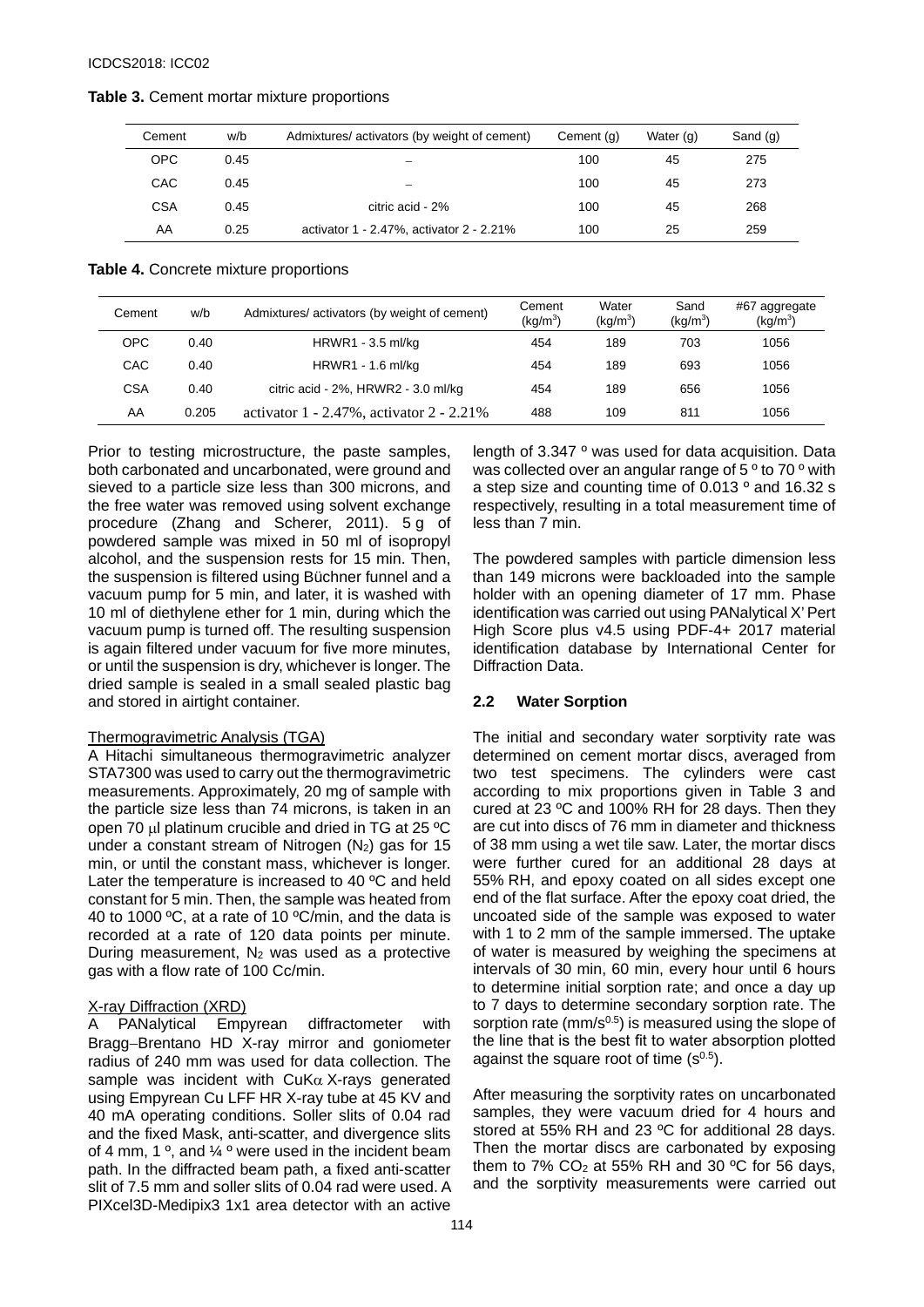once again to determine the initial and secondary sorption rates in the carbonated samples.

#### **2.3 Carbonation Front and pH Profile Measurement**

Concrete cylinders of 152 mm diameter and 305 mm height were cast according to mixture proportions shown in [Table 4](#page-3-1) and cured for 28 days at 23 ºC and 100% RH. Then they were cut into two pieces using a wet tile saw, resulting in cylinders with dimensions 152 mm diameter and 150 mm height. The samples were further cured for an additional 28 days at 23 ºC and 55% RH.

After the curing regime, the concrete samples were exposed to  $7\%$  CO<sub>2</sub> at 30 °C and 55% RH for 0, 3, 7, 14, 21, 28, 42, 56, and 84 days. At the end of the exposure, the samples were split into two halves along the major axis and sprayed with 1% phenolphthalein indicator on the split surface of one half, and with a commercially available 'rainbow indicator' (sourced from Germann Instruments) on the other half. Carbonation front was determined by averaging the carbonation depths measured based on the color change with the phenolphthalein and rainbow indicator, with five measurements taken on each side of the curved surface. Also, based on the color profile achieved with the rainbow indicator, the pH levels were estimated in both carbonated and uncarbonated regions.

# **3.0 RESULTS AND DISCUSSIONS**

#### **3.1 Effect of Carbonation on Paste Composition**

The thermogravimetric analysis results of all the cement paste mixtures, both carbonated and uncarbonated are shown in [Fig. 1](#page-4-0) (a to d); and the XRD peaks of OPC, CAC, CSA, and AA are shown in [Fig. 2](#page-5-0) to [Fig](#page-5-1). 5 respectively. In OPC mixture, with carbonation, there is a reduction in the DTG peaks of portlandite, ettringite, and monosulfate phases, suggesting carbonation of not only the portlandite phase but also ettringite and monosulfate phases. However, even after exposure to 7% CO<sub>2</sub>, there is still a significant amount of portlandite present, which can maintain the pH in the system. The XRD plot of carbonated cement paste shows CaCO3 with two polymorphs, calcite, and vaterite. Vaterite is usually formed with the carbonation of CSH phase. It is metastable at room temperature and can readily recrystallize to calcite polymorph when exposed to water.

Unlike OPC, this CAC mixture has no portlandite present in the system, and the carbonation results in the significant decomposition of  $CAH<sub>10</sub>$  phase to CaCO<sub>3</sub> (Aragonite and Vaterite) and AH<sub>3</sub> (Gibbsite), suggesting carbonation mechanism similar to

reaction (i) in [Equation 5.](#page-1-4) Since CAH<sub>10</sub> is one of the main strength giving hydration product which also buffers the pore solution, decomposition of  $CAH_{10}$ phases due to carbonation in this CAC system can result in significant reduction of both the mechanical properties of the matrix and the pH of the pore solution. No change is observed in the amount of



<span id="page-4-0"></span>**Fig. 1.** TG and DTG curves of cement pastes made with (a) OPC, (b) CAC, (c) CSA, and (d) AA; exposed to  $0\%$  and  $7\%$  CO<sub>2</sub>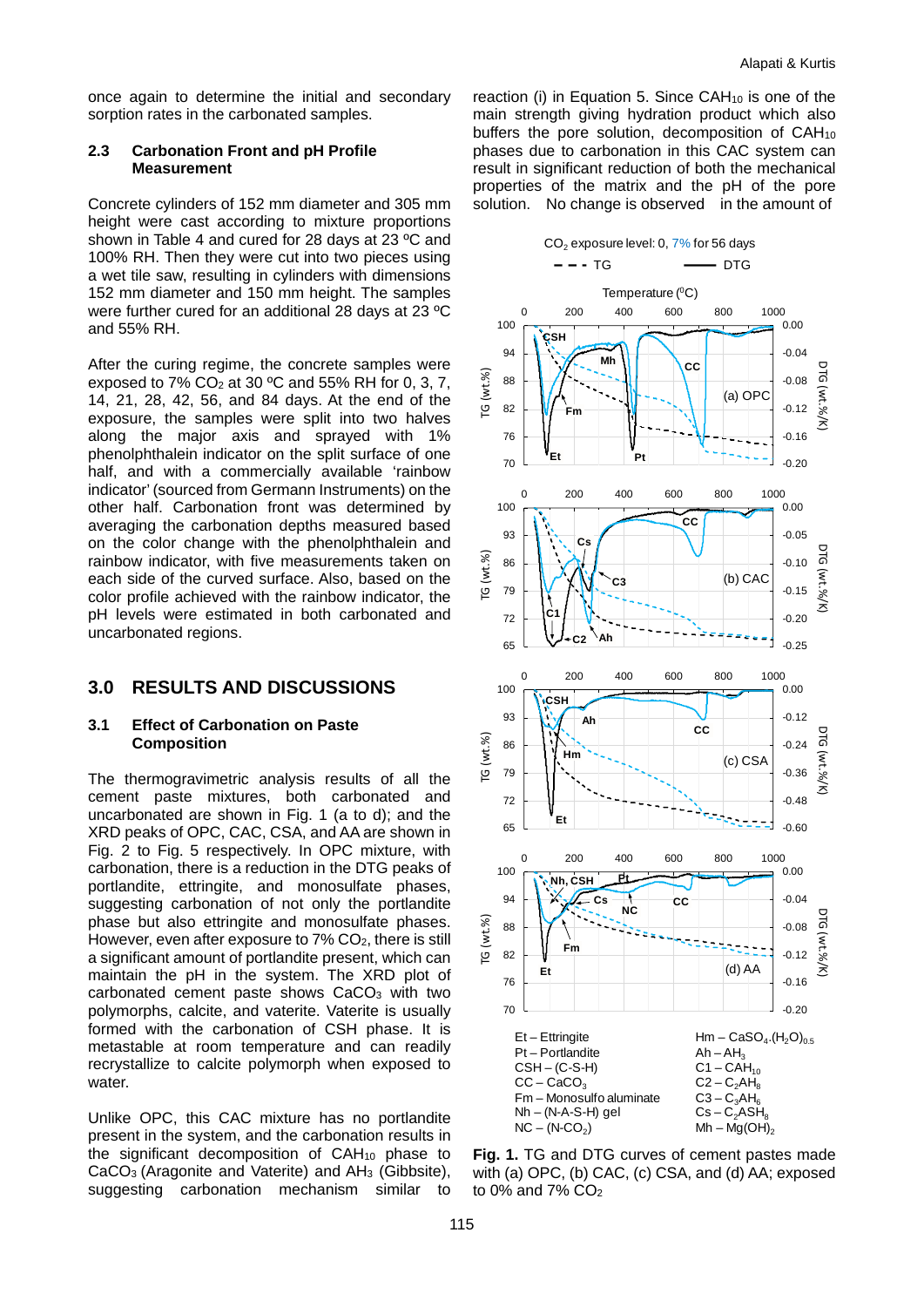

<span id="page-5-0"></span>**Fig. 2.** XRD of cement paste made with OPC, exposed to 0% and 7% CO2



**Fig. 3.** XRD of cement paste made with CAC, exposed to 0% and 7% CO2



**Fig. 4.** XRD of cement paste made with CSA, exposed to 0% and 7% CO<sub>2</sub>



<span id="page-5-1"></span>**Fig. 5.** XRD of cement paste made with AA, exposed to 0% and 7% CO2

C3AH6 phase present in the matrix with carbonation, suggesting that carbonation of the  $C_3AH_6$  phase is less favorable compared to the CAH10 phase.

In the CSA matrix, with carbonation, both the DTG and XRD peaks of ettringite disappeared, and the peaks of gibbsite, anhydrite, and hemihydrate increased. This suggests complete decomposition of ettringite according to reaction (i) in [Equation 3.](#page-1-2) Since ettringite is the dominant strength giving phase, the carbonation in this CSA systems can result in

significant reduction in mechanical properties in addition to the pH of pore solution.

With carbonation in AA mixture, like the CSA matrix, the ettringite peaks completely disappeared, and a significant reduction in the stratlingite phase can also be observed. However, unlike the CSA matrix, ettringite is not the dominant strength giving phase in AA matrix. (Na−A−S−H) and (C−S−H) are dominant strength giving phases in this AA system, and no significant reduction is observed in these two phases with carbonation. This suggests the reduction in strength in this AA system might be significantly lower when compared to the other ACMs (CAC and CSA). But, the pore solution pH might drop considerably due to the carbonation of alkalis (NaOH) into alkali carbonates (Na–CO<sub>2</sub>) – DTG peak at around 400 °C.

[Figure](#page-5-2) 6 shows the bound  $CO<sub>2</sub>$  levels calculated from the TG data in both carbonated and uncarbonated systems. The amount of CO<sub>2</sub> from the decomposition of carbonated phases in carbonated CSA paste mixture is similar to OPC, whereas it is 50% lower in CAC paste mixture and five folds lower in AA paste mixture. The variation in the bound  $CO<sub>2</sub>$  levels with cement type is due to the differences in carbonation nature of their hydration products and may not necessarily relate to the extent of carbonation.



<span id="page-5-2"></span>**Fig. 6.** Bound CO<sub>2</sub> levels in cement paste made with OPC and ACMs, exposed to 0% and 7% CO2

#### **3.2 Effect of Carbonation on Water Sorption**

[Figure](#page-6-0) 7 shows initial and secondary sorption rate of both carbonated and uncarbonated cement mortars made with OPC, CAC, CSA, and AA. Significant reduction in initial sorption rate with carbonation in OPC and CAC mortars suggests precipitation of CaCO3 in the capillary pores. Whereas, increase in secondary sorption rate with carbonation might be due to the significant decomposition of hydration products, thereby increasing gel porosity or porosity in the interfacial transition zone (ITZ). This may be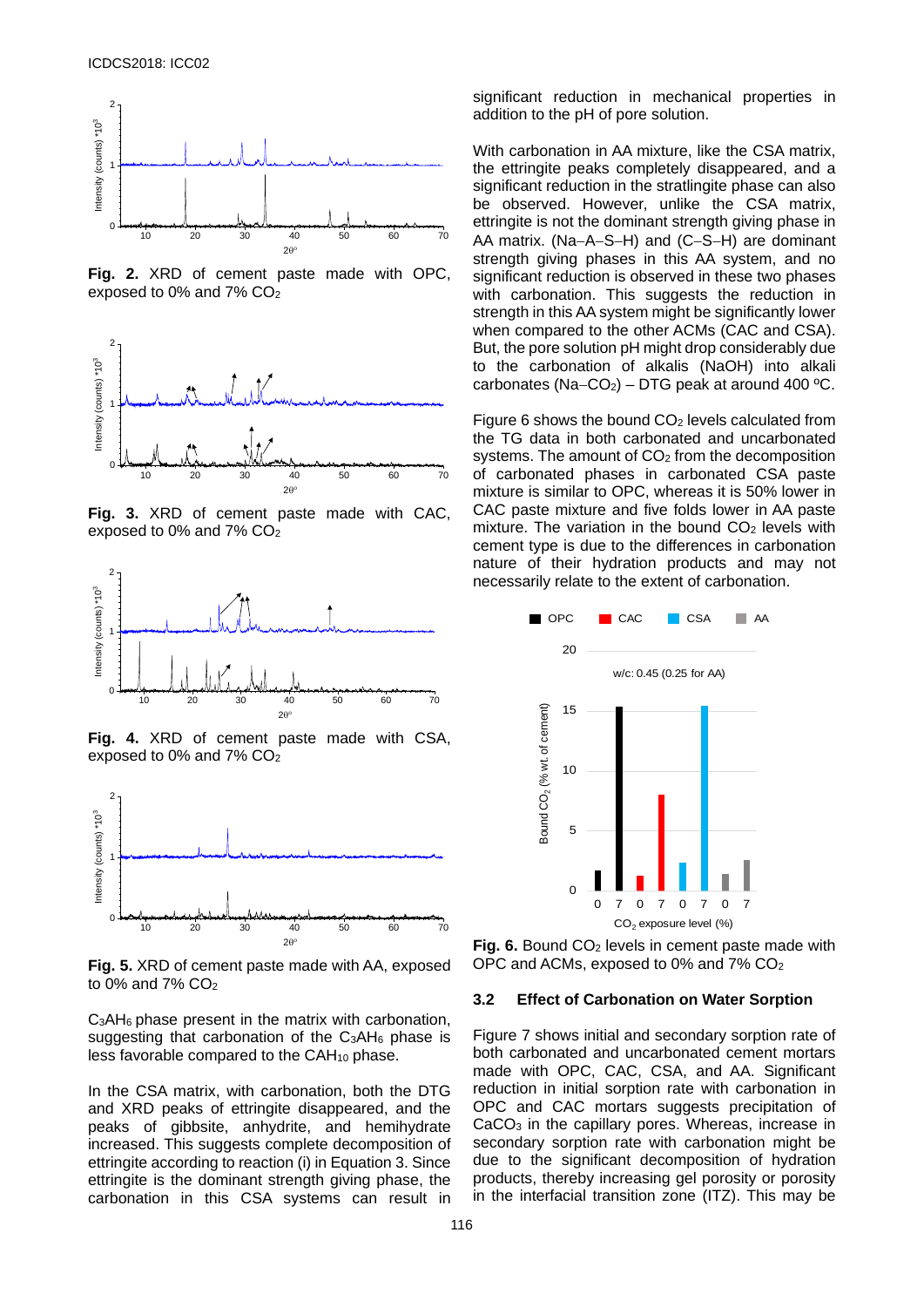attributed to the initial dissolution of CH and CAH10 phases, followed by carbonation of these phases in pore water and eventually precipitation of the carbonated products (mainly CaCO<sub>3</sub>), but further study is required to verify this mechanism.

However, with CSA and AA mortars, in contrast to OPC and CAC mortars, a slight increase in initial water sorption and a decrease in secondary sorption with carbonation is observed. This could be due to the filling of carbonated products within the gel or ITZ pores since ettringite and stratlingite are the dominant phases that carbonate in this CSA and AA mortars, and these phases do not readily dissolve in pore water unlike the CH and  $CAH<sub>10</sub>$  phases present in OPC and CAC mixtures respectively.





<span id="page-6-0"></span>**Fig. 7.** Initial and secondary sorption rate of cement mortar samples made with OPC and ACMs, exposed to 0% and 7%  $CO<sub>2</sub>$ 

#### **3.3 Carbonation Front and pH Estimates**

The mean carbonation front at exposure ages of 0, 3, 7, 14, 21, 28, 42, 56, and 84 days and carbonation rates in  $mm/yr^{0.5}$  were measured based on the colour change with the phenolphthalein and rainbow indicator, and are shown in [Fig. 8.](#page-6-1) The pH levels in both carbonated and uncarbonated regions were estimated based on the color change with rainbow indicator and are shown in [Table 5.](#page-6-2) The pH in the uncarbonated region of OPC and AA concrete mixtures was greater than 13, and it is between 9 to 11 in CAC and CSA mixtures – which suggests that even the pre-carbonation environment in CAC and CSA systems may be detrimental to embedded steel passivation. With carbonation, the pH levels dropped to 9-11 in OPC mixture and to less than 9 in CAC,

CSA and AA mixtures. Also, the carbonation rate in CAC and CSA mixtures is 3 folds higher than that of OPC mixtures, and the carbonation rate in AA mixture is 50% greater than the CAC and CSA mixtures. OPC mixtures have higher amounts of CH phase in the system, and as observed in the carbonation of paste samples in the previous section, a significant amount of CH phase can still be present even after exposure to higher  $CO<sub>2</sub>$  levels, that can buffer the pore solution. So, the carbonation front measured using phenolphthalein and rainbow indicators may not be representative of the actual depth of  $CO<sub>2</sub>$  ingress in the system. However, since the passivation of embedded steel reinforcement in concrete systems is dependent on the pH of the system at the interface rather than the CO<sub>2</sub> ingress depth levels, the carbonation rate measured here can provide reasonable estimates of relative performance of these ACM mixtures compared to OPC mixture in resisting depassivation of reinforcement.



<span id="page-6-1"></span>**Fig. 8.** Mean carbonation front of concrete samples made with OPC and ACMs, exposed to 7% CO2, at different exposure ages

<span id="page-6-2"></span>**Table 5.** pH levels in both carbonated and uncarbonated regions of concrete samples made with OPC and ACMs, exposed to 7% CO2 for 84 days

| <b>Binder</b> | Carbonated pH | Uncarbonated pH |
|---------------|---------------|-----------------|
| <b>OPC</b>    | $9 - 11$      | > 13            |
| CAC           | ⊂ 9           | $9 - 11$        |
| CSA           | $\leq 9$      | $9 - 11$        |
| AA            | ⊂ 9           | >13             |

### **4.0 CONCLUSIONS**

The accelerated carbonation tests, along with complementary characterization by TGA and XRD, and water sorptivity measurements performed in this study were intended to understand the carbonation mechanisms and evaluate the performance of commercially available CAC, CSA and AA systems in resisting carbonation compared to OPC systems, and has led to the following conclusions.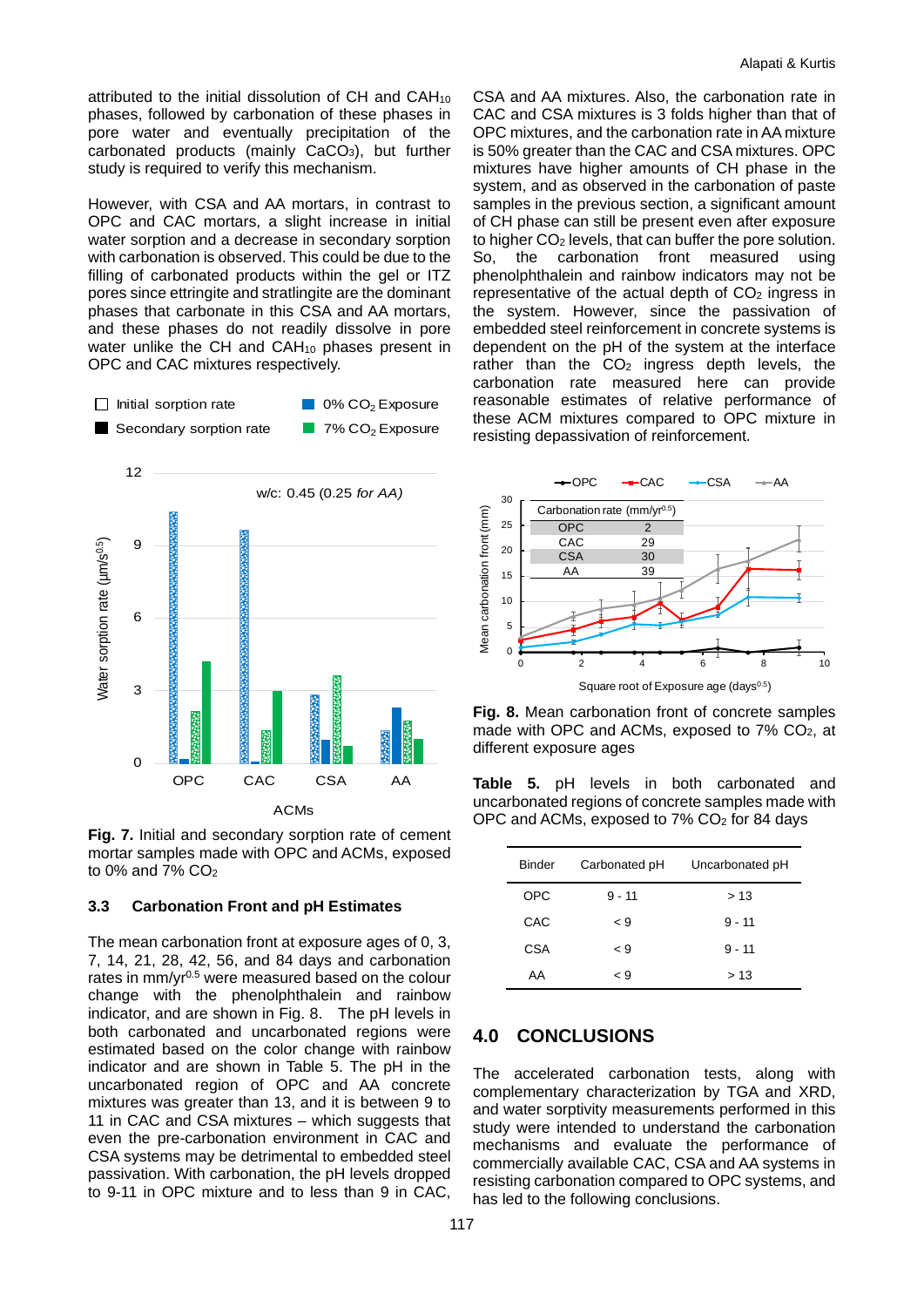- Carbonation in CAC and CSA systems can result in significant decomposition of main hydration products thereby affecting their mechanical properties. Whereas, no significant decomposition of main hydration products is observed in OPC and AA systems.
- Carbonation in OPC and CAC mortar mixtures resulted in significant reduction in capillary porosity, whereas no significant change is observed in CSA and AA mixtures. Further research using other porosity measurement techniques such as mercury intrusion porosimetry is required to validate these results.
- CAC, CSA and AA concrete mixtures carbonated at a much faster rate compared to OPC concrete mixture.
- The pH levels in the carbonated region of ACM concrete dropped below 9 – which may result in significant destabilization of the passive layer in steel reinforcements.

Even though this study allowed to conclude that, unlike the traditional OPC system, carbonation in this CAC, CSA, and AA systems resulted in higher carbonation rates and greater reduction in pH, the authors emphasize the need for further research to better understand the effects of carbonation on steel passivation and chloride threshold levels in the ACM systems.

# **Acknowledgement**

The authors thank Robert Moser (U.S. Army ERDC) for performing the oxide analysis, Molly Canet for her assistance in carrying out some of the experiments, and the other partners involved in this project for their support and discussions: Lisa Burris (Ohio State University), Tyler Ley (Oklahoma State University), Neal Berke (Tourney Consulting Group), and Richard Meininger (USDOT/FHWA). The authors also acknowledge FHWA for funding this research under project number DRFH61-14-H-0000.

# **References**

- Bakharev, T., Sanjayan, J. ., & Cheng, Y.-B. (2001). Resistance of alkali-activated slag concrete to carbonation. *Cement and Concrete Research*, *31*(9), 1277–1283. https://doi.org/10.1016/S0008- 8846(01)00574-9
- Ben Haha, M., Le Saout, G., Winnefeld, F., & Lothenbach, B. (2011). Influence of activator type on hydration kinetics, hydrate assemblage and microstructural development of alkali activated blast-furnace slags. *Cement and Concrete Research*, *41*(3), 301–310.

https://doi.org/10.1016/J.CEMCONRES.2010.11.0 16

- Bernal, S. A., Provis, J. L., Brice, D. G., Kilcullen, A., Duxson, P., & Van Deventer, J. S. J. (2012). Accelerated carbonation testing of alkali-activated binders significantly underestimates service life: The role of pore solution chemistry. *Cement and Concrete Research*, *42*(10), 1317–1326. https://doi.org/10.1016/j.cemconres.2012.07.002
- Bernal, S. A., Provis, J. L., Walkley, B., Nicolas, R. S., Gehman, J. D., Brice, D. G., … Van Deventer, J. S. J. (2013). Gel nanostructure in alkali-activated binders based on slag and fly ash, and effects of accelerated carbonation. *Cement and Concrete Research*, 53, https://doi.org/10.1613/jair.301
- Burris, L. E., & Kurtis, K. E. (2018). Influence of set retarding admixtures on calcium sulfoaluminate cement hydration and property development. *Cement and Concrete Research*, *104*, 105–113. https://doi.org/10.1016/J.CEMCONRES.2017.11.0 05
- Burris, L., Kurtis, K. E., & Morton, T. (2015). *Novel Alternative Cementitious Materials for Development of the Next Generation of Sustainable Transportation Infrastructure*.
- Chotard, T. J., Boncoeur-Martel, M. P., Smith, A., Dupuy, J. P., & Gault, C. (2003). Application of X-ray computed tomography to characterise the early hydration of calcium aluminate cement. *Cement and Concrete Composites*, *25*(1), 145–152. https://doi.org/10.1016/S0958-9465(01)00063-4
- Cong, X., & Kirkpatrick, R. james. (1993). Hydration of Calcium Aluminate Cements: A solid-state Al NMR study. *Journal of American Ceramic Society*, *76*(2), 409–416.

https://doi.org/10.1017/CBO9781107415324.004

- Fernández-Carrasco, L., Torréns-Martín, D., & Martínez-Ramírez, S. (2012). Carbonation of ternary building cementing materials. *Cement and*   $Composites$ . https://doi.org/10.1016/j.cemconcomp.2012.06.016
- Geng, H., Duan, P., Chen, W., & Shui, Z. (2014). Carbonation of sulphoaluminate cement with layered double hydroxides. *Journal of Wuhan University of Technology-Mater. Sci. Ed.*, *29*(1), 97– 101. https://doi.org/10.1007/s11595-014-0874-y
- Glasser, F. P., & Zhang, L. (2001). High-performance cement matrices based on calcium sulfoaluminatebelite compositions. *Cement and Concrete Research*, *31*(12), 1881–1886.

https://doi.org/10.1016/S0008-8846(01)00649-4

- Goñi, S., Gaztañaga, M. T., & Guerrero, a. (2002). Role of Cement Type on Carbonation Attack. *Journal of Materials Research*, *17*(7), 1834–1842. https://doi.org/10.1557/JMR.2002.0271
- Grounds, T., G Midgley, H., & V Novell, D. (1988). Carbonation of ettringite by atmospheric carbon dioxide. *Thermochimica Acta*, *135*, 347–352. https://doi.org/10.1016/0040-6031(88)87407-0